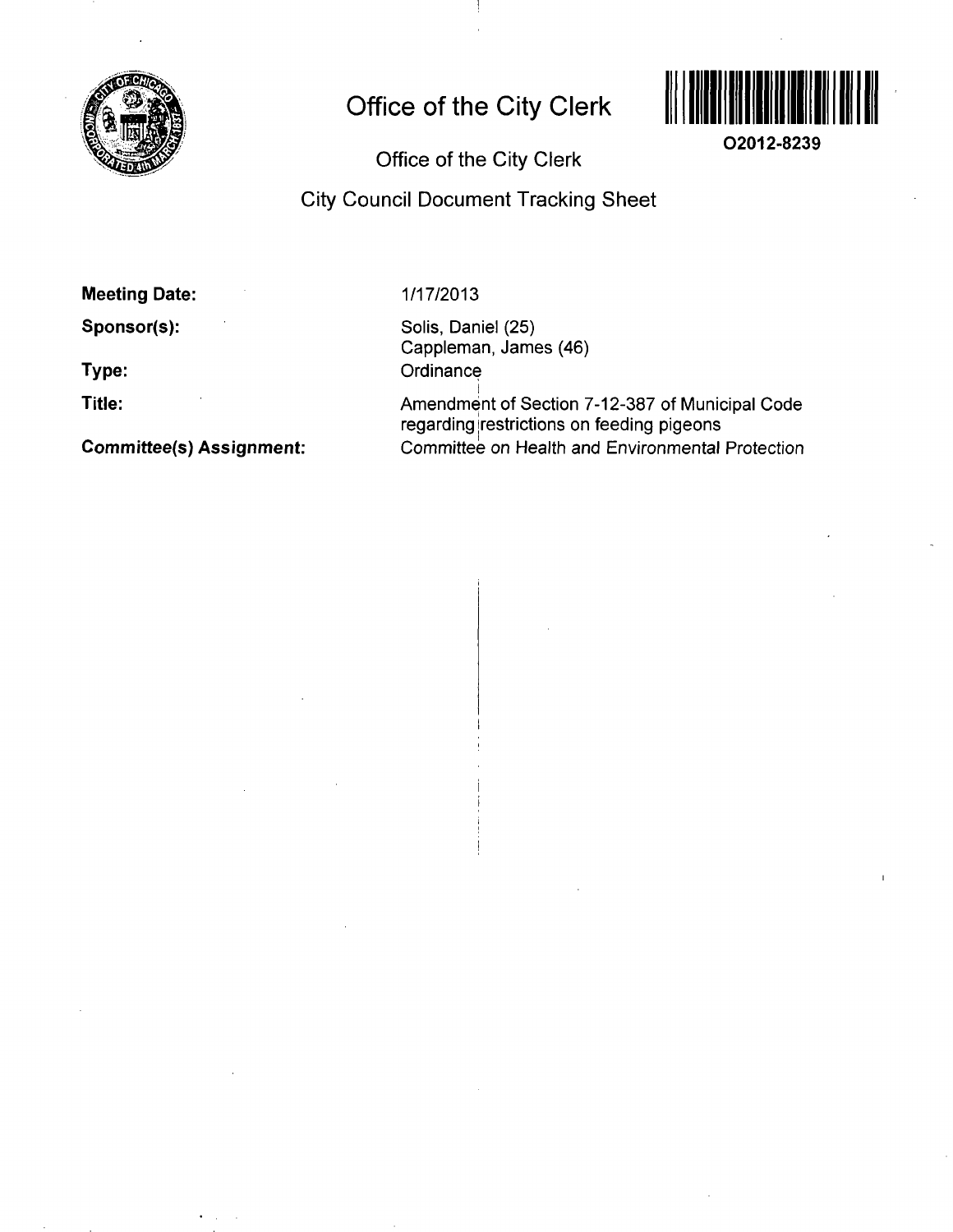ZONING

#### ORDINANC E

SECTION 1. Chapter 7-12 of the Municipal Code of Chicago is hereby amended by adding the language underscored and by deleting the language struck through, as follows:

7-12-387 Restrictions on pigeons.

(a) For purposes of this section only the following definition applies: "Pigeon" means any live bird of the Family Columbidae.

(b) It shall be unlawful for any person to import, sell, own, keep or otherwise possess any live pigeon within any area designated as a residence district under the Chicago Zoning Ordinance. Nothing in this subsection prohibits any person from transporting a live pigeon through a residential district, if the pigeon is caged during transport and not released in a residential district.

(c) It shall be unlawful for any person to construct or maintain any coop or cote that is, or may be used for the storage, maintenance or sheltering of any live pigeon within any area designated as a residence district under the Chicago Zoning Ordinance.

(d) No person shall purposely provide food, including but not limited to grain, seeds, greens, bread crumbs and other miscellaneous food scraps intended for pigeon ingestion on public propertv, or propertv subject to the city right-of-way, or propertv subject to easement or other agreement giving the city control or use of the property.

(d) (e) The provisions of subsections (b), (c), and (d) and (e) of this section shall not apply to the keeping or feeding of pigeons as part of an exhibit at either Lincoln Park Zoo or the zoo at Indian Boundary Park.

 $\left(\frac{e}{f}\right)$  Violation of any portion of this section shall constitute a public nuisance, which may be abated pursuant to the procedures described in section 7-28-010. In addition to any fine or penalty, an amount equal to three times the cost or expense incurred by the city in abating a nuisance may be recovered in an appropriate action instituted by the corporation counsel.

 $(f)$  (g) Any person who violates any provision of this section shall be fined not less than \$100.00 nor more than \$1,000.00 or may be incarcerated for a period not to exceed six months, or both. Each day that a violation continues shall constitute a separate and distinct offense.

 $(g)$  (h) [Reserved.]

SECTION 2. This ordinance takes effect 30 days after its passage and approval.

Alderman, 25th Ward Alderman, 46th Ward